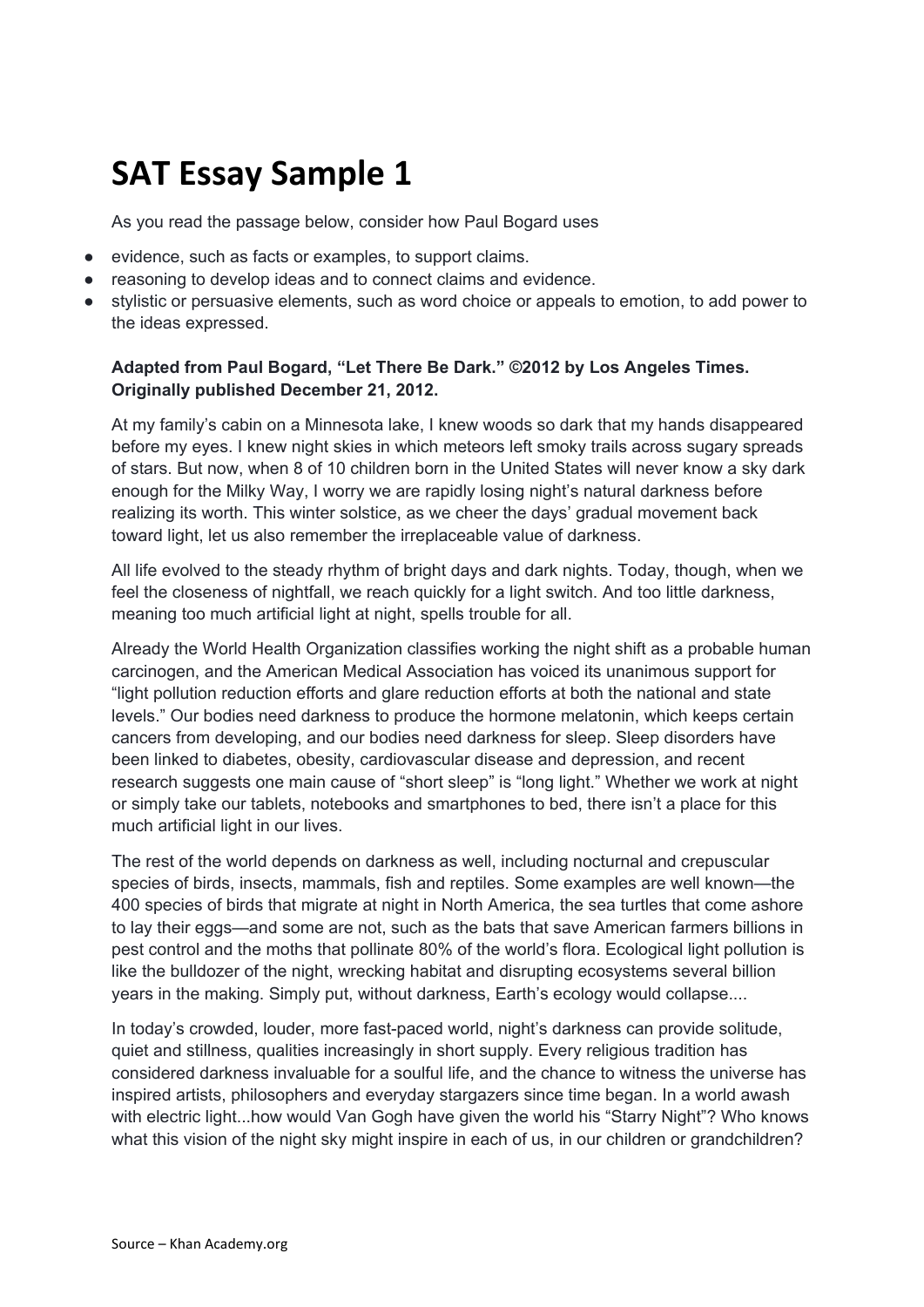Yet all over the world, our nights are growing brighter. In the United States and Western Europe, the amount of light in the sky increases an average of about 6% every year. Computer images of the United States at night, based on NASA photographs, show that what was a very dark country as recently as the 1950s is now nearly covered with a blanket of light. Much of this light is wasted energy, which means wasted dollars. Those of us over 35 are perhaps among the last generation to have known truly dark nights. Even the northern lake where I was lucky to spend my summers has seen its darkness diminish.

It doesn't have to be this way. Light pollution is readily within our ability to solve, using new lighting technologies and shielding existing lights. Already, many cities and towns across North America and Europe are changing to LED streetlights, which offer dramatic possibilities for controlling wasted light. Other communities are finding success with simply turning off portions of their public lighting after midnight. Even Paris, the famed "city of light," which already turns off its monument lighting after 1 a.m., will this summer start to require its shops, offices and public buildings to turn off lights after 2 a.m. Though primarily designed to save energy, such reductions in light will also go far in addressing light pollution. But we will never truly address the problem of light pollution until we become aware of the irreplaceable value and beauty of the darkness we are losing.

Write an essay in which you explain how Paul Bogard builds an argument to persuade his audience that natural darkness should be preserved. In your essay, analyze how Bogard uses one or more of the features in the directions that precede the passage (or features of your own choice) to strengthen the logic and persuasiveness of his argument. Be sure that your analysis focuses on the most relevant features of the passage. Your essay should not explain whether you agree with Bogard's claims, but rather explain how Bogard builds an argument to persuade his audience.

## **Student Response**

In response to our world's growing reliance on artificial light, writer Paul Bogard argues that natural darkness should be preserved in his article "Let There be dark". He effectively builds his argument by using a personal anecdote, allusions to art and history, and rhetorical questions.

Bogard starts his article off by recounting a personal story – a summer spent on a Minnesota lake where there was "woods so dark that [his] hands disappeared before [his] eyes." In telling this brief anecdote, Bogard challenges the audience to remember a time where they could fully amass themselves in natural darkness void of artificial light. By drawing in his readers with a personal encounter about night darkness, the author means to establish the potential for beauty, glamour, and awe-inspiring mystery that genuine darkness can possess. He builds his argument for the preservation of natural darkness by reminiscing for his readers a first-hand encounter that proves the "irreplaceable value of darkness." This anecdote provides a baseline of sorts for readers to find credence with the author's claims.

Bogard's argument is also furthered by his use of allusion to art – Van Gogh's "Starry Night" – and modern history – Paris' reputation as "The City of Light". By first referencing "Starry Night", a painting generally considered to be undoubtedly beautiful, Bogard establishes that the natural magnificence of stars in a dark sky is definite. A world absent of excess artificial light could potentially hold the key to a grand, glorious night sky like Van Gogh's according to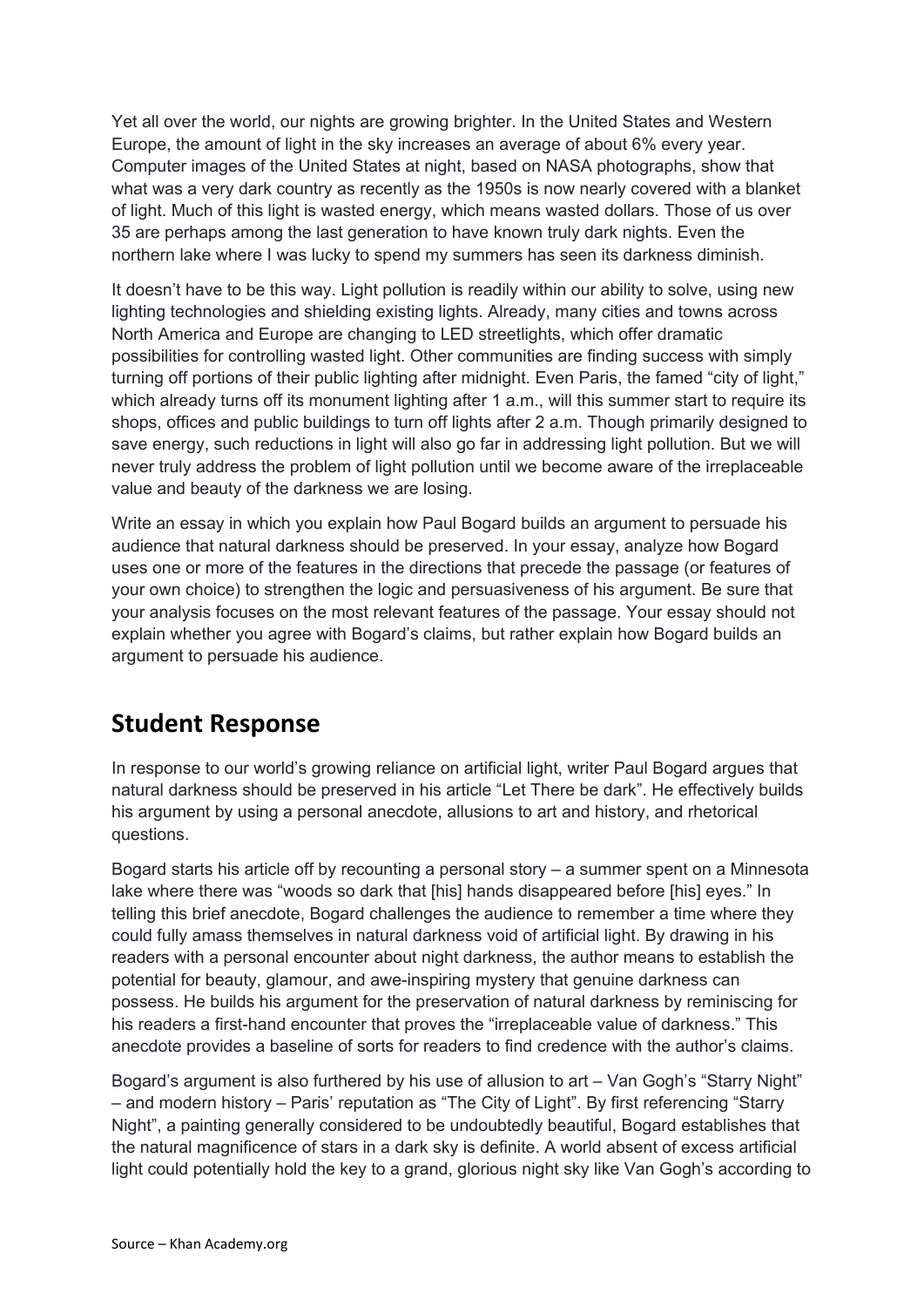the writer. This urges the readers to weigh the disadvantages of our world consumed by unnatural, vapid lighting. Furthermore, Bogard's alludes to Paris as "the famed 'city of light'". He then goes on to state how Paris has taken steps to exercise more sustainable lighting practices. By doing this, Bogard creates a dichotomy between Paris' traditionally alluded-to name and the reality of what Paris is becoming – no longer "the city of light", but moreso "the city of light…before 2 AM". This furthers his line of argumentation because it shows how steps can be and are being taken to preserve natural darkness. It shows that even a city that is literally famous for being constantly lit can practically address light pollution in a manner that preserves the beauty of both the city itself and the universe as a whole.

Finally, Bogard makes subtle yet efficient use of rhetorical questioning to persuade his audience that natural darkness preservation is essential. He asks the readers to consider "what the vision of the night sky might inspire in each of us, in our children or grandchildren?" in a way that brutally plays to each of our emotions. By asking this question, Bogard draws out heartfelt ponderance from his readers about the affecting power of an untainted night sky. This rhetorical question tugs at the readers' heartstrings; while the reader may have seen an unobscured night skyline before, the possibility that their child or grandchild will never get the chance sways them to see as Bogard sees. This strategy is definitively an appeal to pathos, forcing the audience to directly face an emotionally-charged inquiry that will surely spur some kind of response. By doing this, Bogard develops his argument, adding gutthral power to the idea that the issue of maintaining natural darkness is relevant and multifaceted.

Writing as a reaction to his disappointment that artificial light has largely permeated the prescence of natural darkness, Paul Bogard argues that we must preserve true, unaffected darkness. He builds this claim by making use of a personal anecdote, allusions, and rhetorical questioning.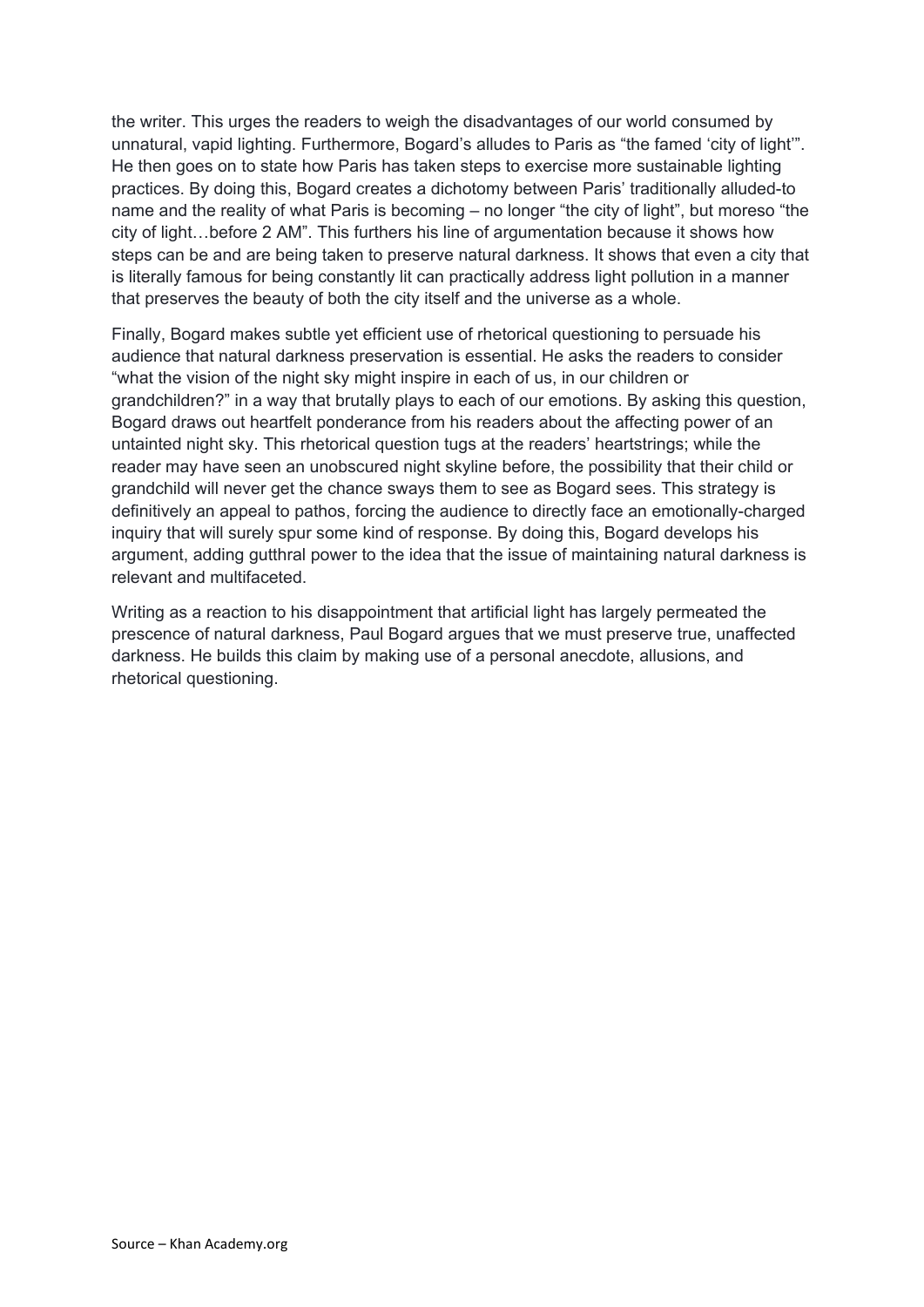## **SAT Essay Sample 2**

As you read the passage below, consider how Dana Gioia uses

- Evidence, such as facts or examples, to support claims.
- Reasoning to develop ideas and to connect claims and evidence.
- Stylistic or persuasive elements, such as word choice or appeals to emotion, to add power to the ideas expressed.

Adapted from Dana Gioia, "Why Literature Matters." © 2005 by The New York Times Company. Originally published April 10, 2005.

[A] strange thing has happened in the American arts during the past quarter century. While income rose to unforeseen levels, college attendance ballooned, and access to information increased enormously, the interest young Americans showed in the arts—and especially literature—actually diminished.

According to the 2002 Survey of Public Participation in the Arts, a population study designed and commissioned by the National Endowment for the Arts (and executed by the US Bureau of the Census), arts participation by Americans has declined for eight of the nine major forms that are measured. . . . The declines have been most severe among younger adults (ages 18-24). The most worrisome finding in the 2002 study, however, is the declining percentage of Americans, especially young adults, reading literature.

That individuals at a time of crucial intellectual and emotional development bypass the joys and challenges of literature is a troubling trend. If it were true that they substituted histories, biographies, or political works for literature, one might not worry. But book reading of any kind is falling as well.

That such a longstanding and fundamental cultural activity should slip so swiftly, especially among young adults, signifies deep transformations in contemporary life. To call attention to the trend, the Arts Endowment issued the reading portion of the Survey as a separate report, "Reading at Risk: A Survey of Literary Reading in America."

The decline in reading has consequences that go beyond literature. The significance of reading has become a persistent theme in the business world. The February issue of Wired magazine, for example, sketches a new set of mental skills and habits proper to the 21st century, aptitudes decidedly literary in character: not "linear, logical, analytical talents," author Daniel Pink states, but "the ability to create artistic and emotional beauty, to detect patterns and opportunities, to craft a satisfying narrative." When asked what kind of talents they like to see in management positions, business leaders consistently set imagination, creativity, and higher-order thinking at the top.

Ironically, the value of reading and the intellectual faculties that it inculcates appear most clearly as active and engaged literacy declines. There is now a growing awareness of the consequences of nonreading to the workplace. In 2001 the National Association of Manufacturers polled its members on skill deficiencies among employees. Among hourly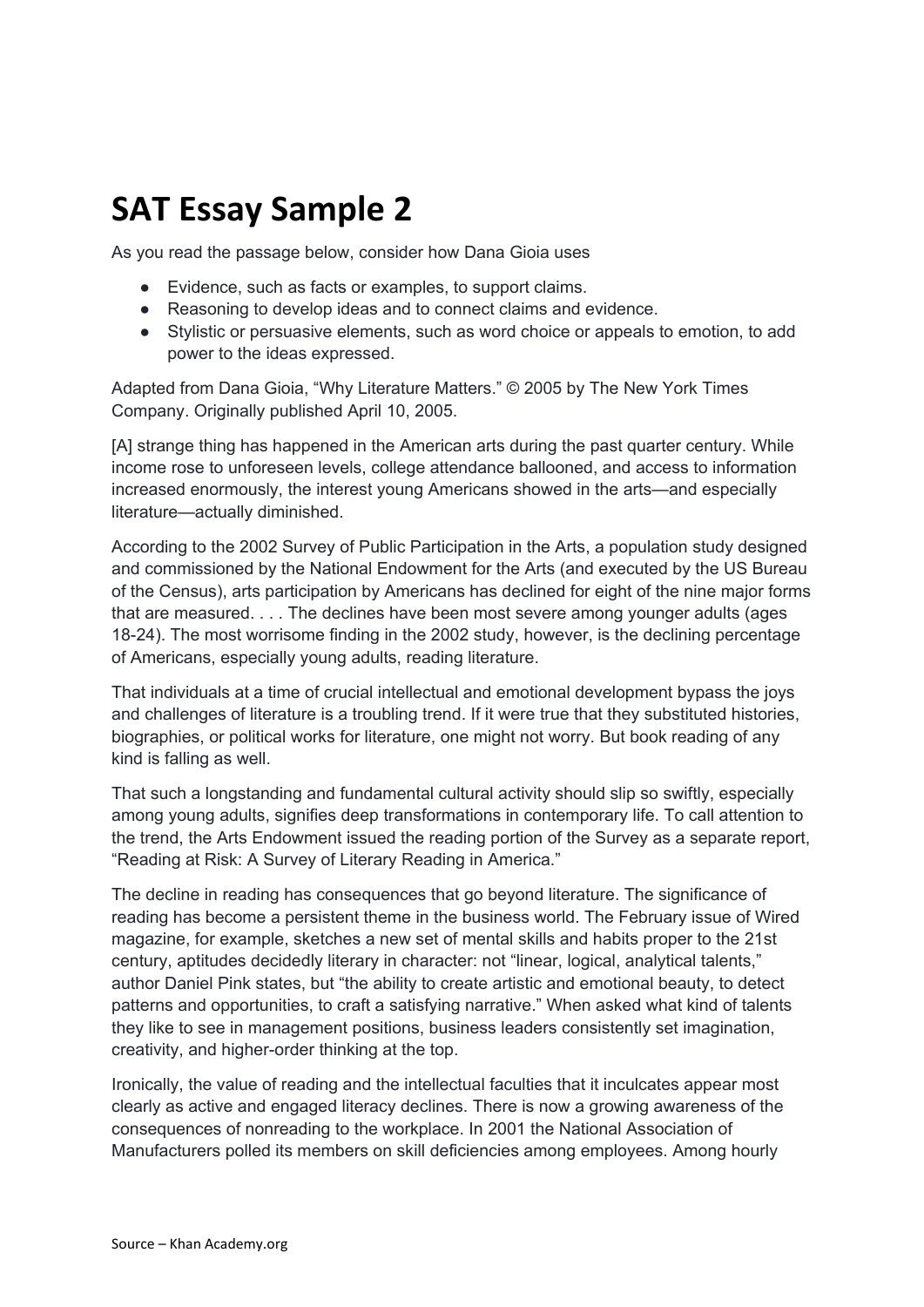workers, poor reading skills ranked second, and 38 percent of employers complained that local schools inadequately taught reading comprehension.

The decline of reading is also taking its toll in the civic sphere. . . . A 2003 study of 15- to 26-year-olds' civic knowledge by the National Conference of State Legislatures concluded, "Young people do not understand the ideals of citizenship . . . and their appreciation and support of American democracy is limited."

It is probably no surprise that declining rates of literary reading coincide with declining levels of historical and political awareness among young people. One of the surprising findings of "Reading at Risk" was that literary readers are markedly more civically engaged than nonreaders, scoring two to four times more likely to perform charity work, visit a museum, or attend a sporting event. One reason for their higher social and cultural interactions may lie in the kind of civic and historical knowledge that comes with literary reading. . . .

The evidence of literature's importance to civic, personal, and economic health is too strong to ignore. The decline of literary reading foreshadows serious long-term social and economic problems, and it is time to bring literature and the other arts into discussions of public policy. Libraries, schools, and public agencies do noble work, but addressing the reading issue will require the leadership of politicians and the business community as well. . . .

Reading is not a timeless, universal capability. Advanced literacy is a specific intellectual skill and social habit that depends on a great many educational, cultural, and economic factors. As more Americans lose this capability, our nation becomes less informed, active, and independent-minded. These are not the qualities that a free, innovative, or productive society can afford to lose.

Write an essay in which you explain how Dana Gioia builds an argument to persuade his audience that the decline of reading in America will have a negative effect on society. In your essay, analyze how Gioia uses one or more of the features listed in the box above (or features of your own choice) to strengthen the logic and persuasiveness of his argument. Be sure that your analysis focuses on the most relevant features of the passage.

Your essay should not explain whether you agree with Gioia's claims, but rather explain how Gioia builds an argument to persuade his audience.

#### **Student Response**

In the article, "Why Literature Matters" by Dana Gioia, Gioia makes an argument claiming that the levels of interest young Americans have shown in art in recent years have declined and that this trend is a severe problem with broad consequences. Strategies Gioia employs to support his argument include citation of compelling polls, reports made by prominent organizations that have issued studies, and a quotation from a prominent author. Gioia's overall purpose in writing this article appears to be to draw attention towards shortcomings in American participation in the arts. His primary audience would be the American public in general with a significant focus on millenials.

In his introduction paragraph, Gioia employs a distinct contrast with several listed positive changes in American life such as increased college attendance and increases in income, with the focus of his article: the fact that the interest young Americans show in art has declined. This tool is utilized to establish an emphasis on his primary point by highlighting it